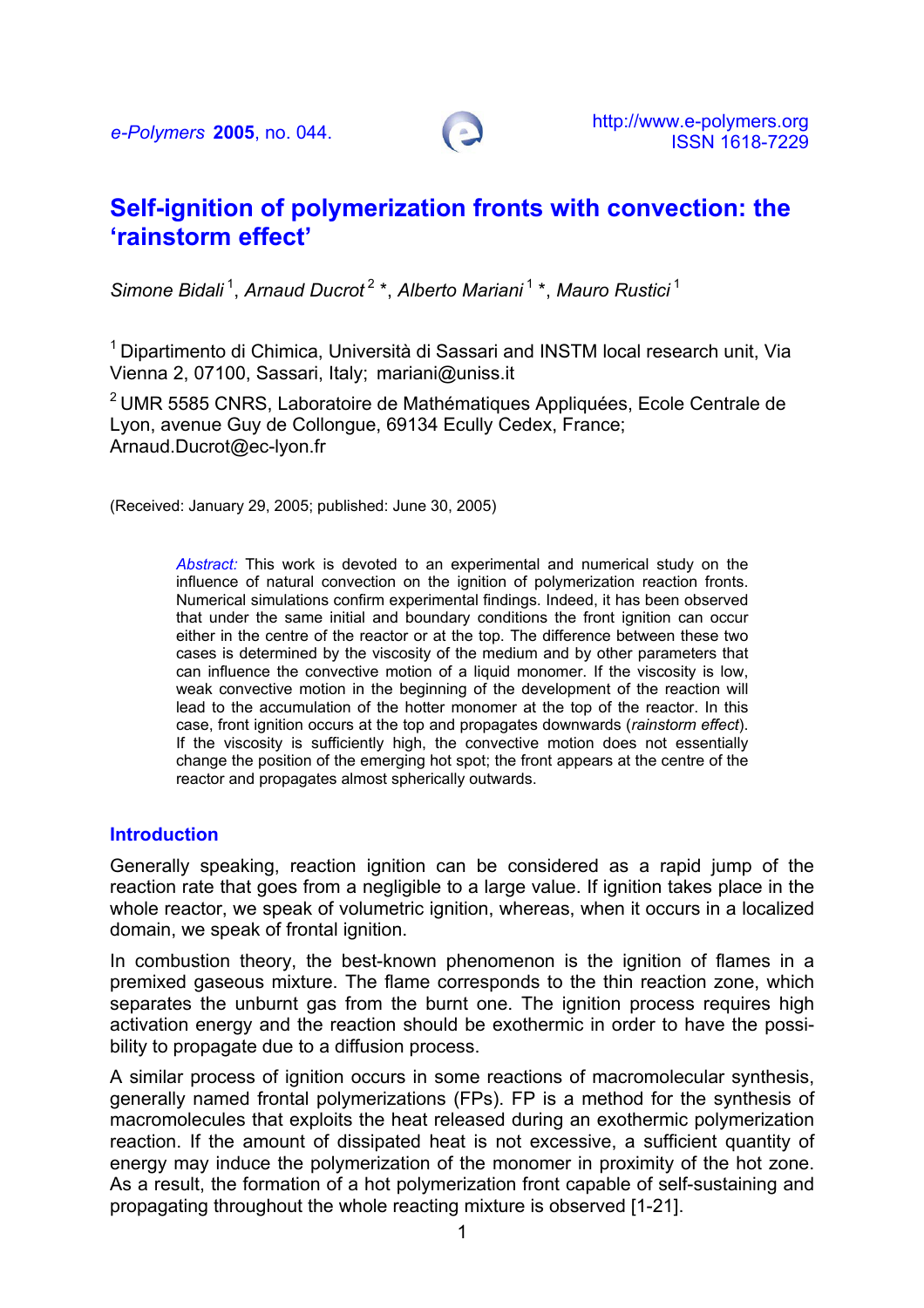FP was initially studied in the former USSR: methyl methacrylate was polymerized under drastic pressure conditions (*c*. 3000 atm) [1,2]. Pojman *et al.* polymerized many other vinyl monomers at ambient pressure [3-8]. Besides, the curing of epoxy monomers has been performed frontally [9-13]. In recent years, Mariani *et al.* have widely investigated this field, mainly focusing on new chemical systems able to bring about FP, such as polyurethanes [14,15], unsaturated polyester resins [16,17], polydicyclopentadiene [18], and its interpenetrating polymer networks with polyacrylates [19]. Recently, frontal atom transfer radical polymerization [20] and frontal radical induced cationic polymerization [21] were also proposed.

In this work, we consider the influence of natural convection on the ignition of a polymerization front. This phenomenon can be particularly important from both an academic and a practical point of view. It can change the velocity of the front, its stability and form [22-27]. It is also well known that natural convection can influence the conditions of extinction of the front or change the ignition from frontal to volumetric. Furthermore, the occurrence of these phenomena is of great importance in handling and storage of reacting mixtures, also for safety reasons.

In the present paper, we compare our experimental results with a model proposed by us on the ignition process. It is shown that convection can change the critical values of parameters corresponding to ignition.

## **Experimental part**

1,6-Diisocyanatohexane (HDI), 2-hydroxyethyl acrylate (HEA), *cis*-2-butene-1,4-diol (BD), Terathane<sup>®</sup> 1000 (TT, a polytetrahydrofuran with  $M_n \approx 1000$ ), and dibutyltin dilaurate (DBTDL) were purchased from Aldrich. Pyrocatechol (PC) and benzoyl peroxide (BPO) were purchased from Fluka. Cab-O-Sil (fumed silica with a very large external surface area) was purchased from Riedel de Hahn. Aliquat® persulfate (APS, a liquid quaternary ammonium salt) was prepared as reported in ref. [28].



Fig. 1. Temperature profile recorded during a spontaneous FP (starting from the upper layer of the mixture) of a system B (see text) sample with 1.0 wt.-% Cab-O-Sil (sample 3B)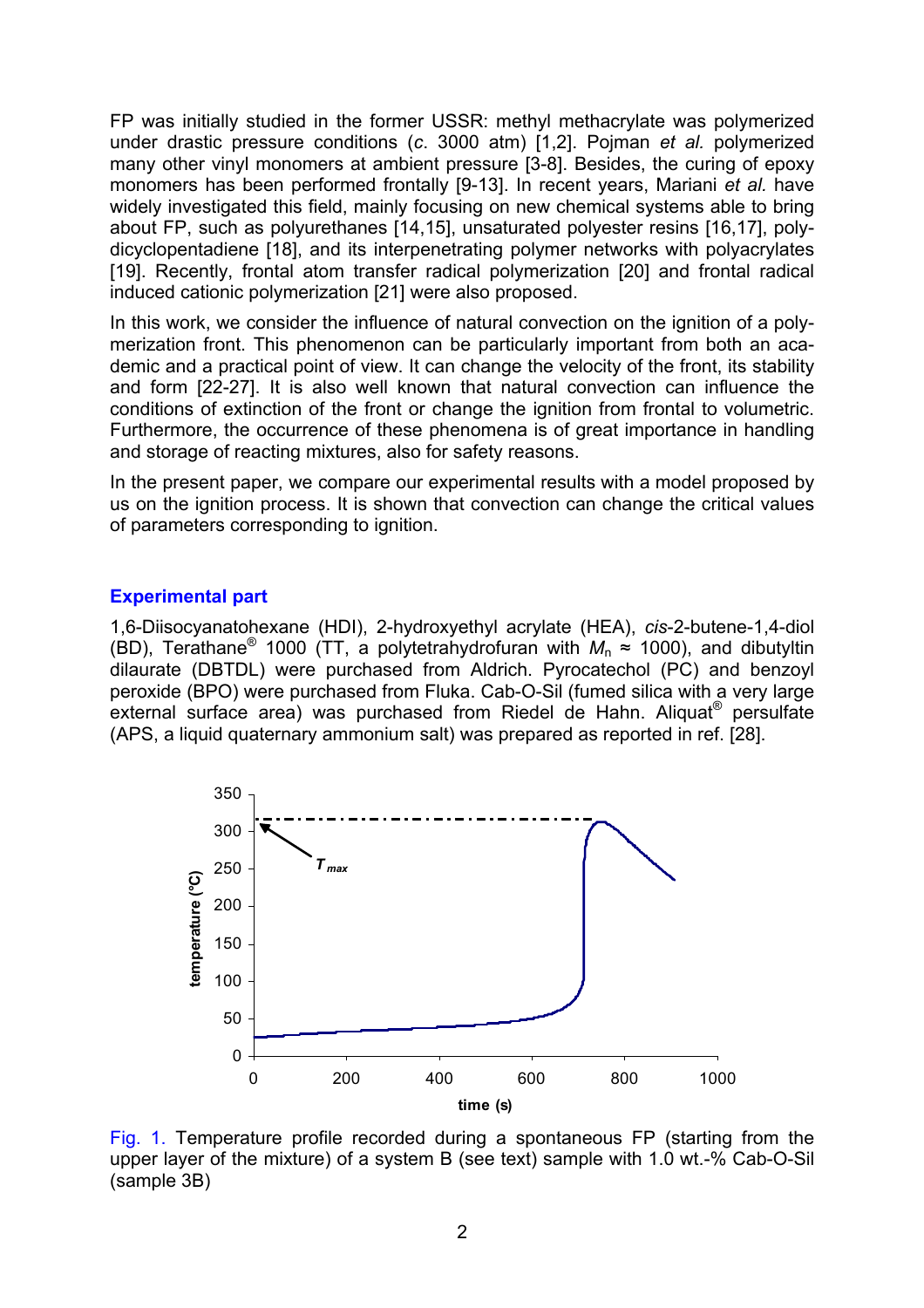*T*in indicates the initial temperature of the system. Pot life is measured from the time at which all reactants were mixed into the reaction tube until self-ignition.  $T_{\text{max}}$  is the maximum temperature reached by the polymerization front (Fig. 1).

As reactors, glass test tubes (inner diameter: 16 mm) were used. Reproducibility:  $T_{\text{max}}$ : ± 10°C;  $T_{\text{in}}$ : ± 0.1°C; pot life: ± 0.5 min.

All reactants were kept separately in a thermostated oil bath set at various  $T_{\text{in}}$ , rapidly added into a glass test tube and vigorously shaken therein. In order to minimize heat exchanges, all runs were conducted in 'adiabatic' reactors. The junctions of three thermocouples (joined to a digital recorder) were placed into the mixture at three different levels (1.0, 2.5 and 7.0 cm from the bottom of the tube, respectively).

Samples of system A were prepared by mixing, in a first vial,  $1.00 \cdot 10^{-2}$  mol of BD. 5.00·10-3 mol of TT, 1.50·10-6 mol of DBTDL (catalyst for the formation of urethane groups). In a second vial,  $1.50 \cdot 10^{-2}$  mol of HDI,  $1.65 \cdot 10^{-4}$  mol of PC (inhibitor of the above catalyst) and  $3.77 \cdot 10^{-4}$  mol of APS (radical initiator for the polymerization of double bonds) were added. These vials were placed in a thermostated oil bath at the desired temperature (*T*in) until thermal equilibrium. Afterwards, the two contents were rapidly poured into the same glass test tube. Immediately after, 2.5 wt.-% of Cab-O-Sil were added and the mixture was vigorously shaken.

Similarly, samples of system B (Scheme 1) were prepared by pouring into a glass test tube the contents of two vials previously thermally equilibrated at the requested temperature: in the first,  $7.54 \cdot 10^{-6}$  mol of DBTDL were added to  $7.54 \cdot 10^{-2}$  mol of HEA; in the second,  $3.77 \cdot 10^{-2}$  mol of HDI,  $7.54 \cdot 10^{-4}$  mol of PC, and  $3.77 \cdot 10^{-4}$  mol of BPO (radical initiator) were mixed. To some samples of system B, Cab-O-Sil was added (1B, 2B, 3B and 5B).



Scheme 1. Polymer network formation in system B

## **Results and discussion**

## *Experimental study*

During our studies on the binary FP for the formation of IPNs (interpenetrating polymer networks) constituted of polyacrylates and polyurethanes, we have unexpectedly observed an intriguing phenomenon, which occurs under certain conditions. Indeed, several polymerizing mixtures kept at room temperature undergo spontaneous ignition in a localized zone thus resulting in a FP. Furthermore, depending on the reaction parameters, such an ignition has been noticed to take place in the upper layer or in the geometrical centre of the reacting mixture (Fig. 2).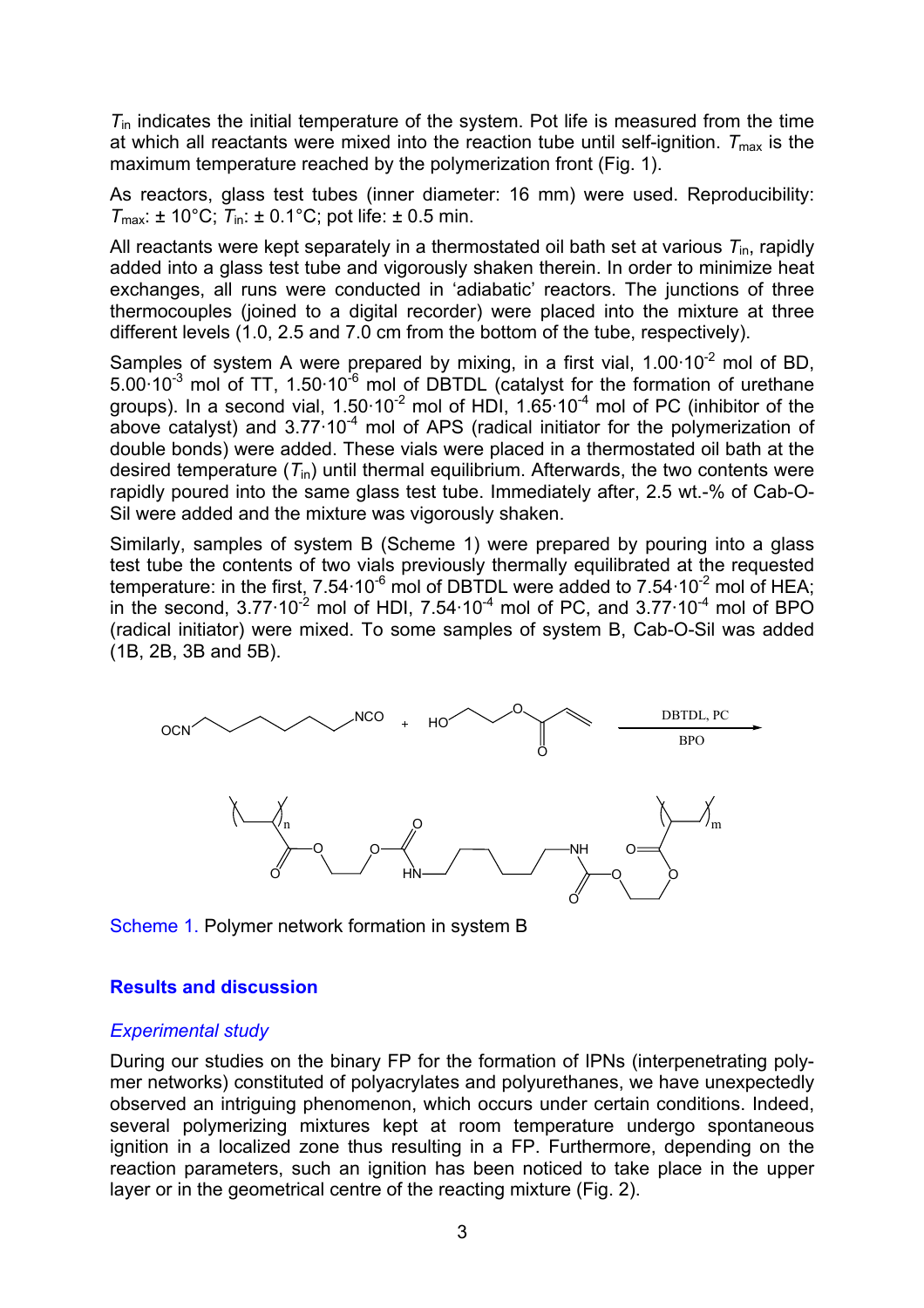

Fig. 2. Schematic representations of FP (unreacted mixture: white; polymer: grey). a) Typical descending front propagation (ignition is in the upper layer of the reacting mixture); b) 'spherical' front propagating from the centre of the mixture

In particular, the self-formation of two polymer networks, obtained by the reaction of system A and B, respectively, was studied. We underline here that both reacting mixtures were characterized by the simultaneous presence of vinyl groups, which polymerize by a free-radical mechanism, and isocyanate and hydroxyl groups to form urethanes. Some of those groups are present on the same molecule. Furthermore, we have found that, in the systems studied in the present work, all components reported in the Experimental part are necessary in order to observe this phenomenon.

Selected data of spontaneous polymerizations underwent by system A, in which a relatively large amount of Cab-O-Sil is present (2.5 wt.-%), are reported in Tab. 1. In these experiments, the role of Cab-O-Sil is that of increasing medium viscosity and thus avoiding fingering formation [29]. As expected, the higher  $T_{\text{in}}$ , the shorter the pot life, this latter being dramatically influenced also by small variations of the initial temperature. At variance,  $T_{\text{max}}$  does not seem to be dependent on  $T_{\text{in}}$ . In all reported runs, spontaneous FP happened starting from the top of the mixture.

|    |    |     |     | Sample $T_{\text{in}}$ in °C Pot life in min $T_{\text{max}}$ in °C Self-ignition position |
|----|----|-----|-----|--------------------------------------------------------------------------------------------|
| 1Α | 20 | 40  | 89  | top                                                                                        |
| 2A | 23 | 35  | 72  | top                                                                                        |
| 3A | 24 | 35  | 100 | top                                                                                        |
| 4A | 25 | 35  | 88  | top                                                                                        |
| 5A | 28 | 17  | 101 | top                                                                                        |
| 6A | 33 | 9.0 | 106 | top                                                                                        |

Tab. 1. Data of selected runs of system A in which spontaneous FP occurred (2.5 wt.-% Cab-O-Sil)

However, after these preliminary experiments, we turned our attention to system B because it was found to be less complicated; in fact, (i) only one reactant bears hydroxyl groups; (ii) fingering was not observed even when Cab-O-Sil was not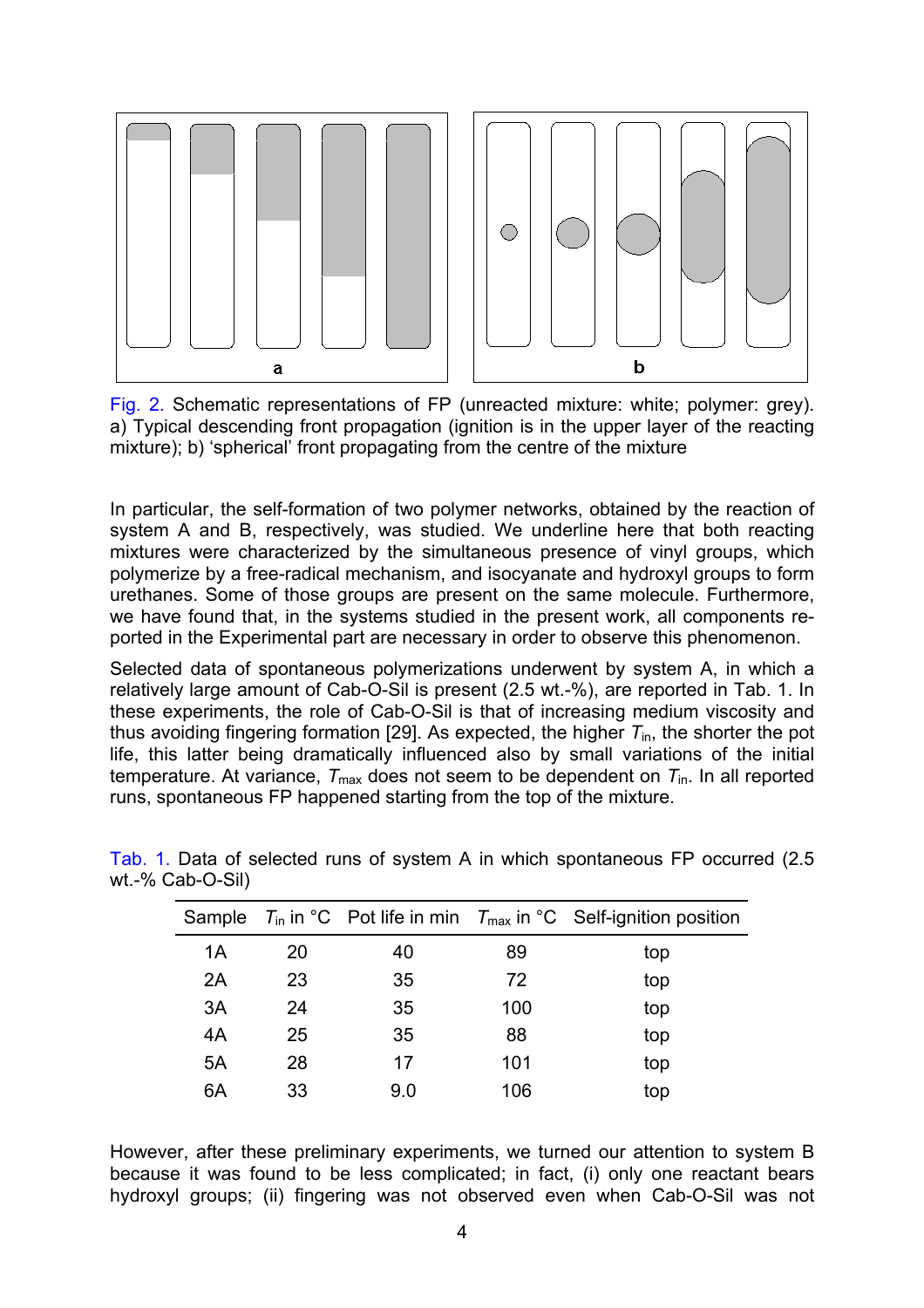present; moreover, (iii) the mutual solubility among its components is larger than those of system A. For this reason, all data discussed hereafter deal with system B.

Tab. 2 refers to runs conducted in the presence of the same quantity of Cab-O-Sil (1.0 wt.-%). As expected, in this case too it can be noted that the higher  $T_{\text{in}}$ , the shorter the pot life. However, at variance to system A,  $T_{\text{max}}$  increases monotonically as  $T_{\text{in}}$  rises. When  $T_{\text{in}}$  is set at 27°C (corresponding to a mixture with relatively low viscosity), ignition takes place at the top of the mixture instead of at its geometrical centre. This finding suggests that also small differences of initial temperature (2°C) are sufficient to create a viscosity variation able to change the position in which ignition takes place.

|    |    |    |     | Sample $T_{\text{in}}$ in °C Pot life in min $T_{\text{max}}$ in °C Self-ignition position |
|----|----|----|-----|--------------------------------------------------------------------------------------------|
| 1B | 20 | 17 | 290 | centre                                                                                     |
| 2B | 25 | 16 | 296 | centre                                                                                     |
| 3B | 27 | 12 | 315 | top                                                                                        |

Tab. 2. Runs performed on system B starting from various *T*in (1.0 wt.-% Cab-O-Sil)

Tab. 3. Experiments performed on system B as a function of the amount of viscosifier  $(T_{in} = 25^{\circ}C)$ 

|    |     |    |     | Sample Cab-O-Sil (wt.-%) Pot life in min $T_{\text{max}}$ in °C Self-ignition position |
|----|-----|----|-----|----------------------------------------------------------------------------------------|
| 4B | 0.0 | 13 | 292 | top                                                                                    |
| 2B | 1 በ | 16 | 296 | centre                                                                                 |
| 5B | 20  | 46 | 304 | centre                                                                                 |

In Tab. 3, data related to the variation of the quantity of viscosifier are listed (in all these runs,  $T_{in}$  = 25°C). As displayed, the higher the Cab-O-Sil content, the longer the pot life. Namely, the variation of viscosity, resulting from the addition of 2.0 wt.-% Cab-O-Sil, extended pot life dramatically from 13 - 16 to 46 min.

Moreover, a significantly different behaviour was observed even when only 1.0 wt.-% Cab-O-Sil was added. Indeed, at variance to what was found when no viscosifier was present, the position from which FP spontaneously started was not the top, but the geometrical centre of the reaction mixture (Fig. 2).

By summarizing the above observations: such reactive systems have a pot life in the order of tens of minutes; during this period the reaction mixtures start to polymerize with heat release; this generates convective motion in variable extents depending on the medium viscosity. In particular, when the latter is relatively low (*i.e.*, *T*in is relatively high and/or no viscosifier is present, or it is present in little amount), convective motions cause the accumulation of hot materials in the upper layers of the reaction mixture and of cold materials in the lower part of the reactor. When a 'critical' temperature (roughly around 60°C) is reached, the self-ignition occurs from the top of the mixture. The result is a spontaneous FP, which rapidly propagates downwards (Fig. 2a). For the similarity to some meteorological event, we propose the name *rainstorm effect* for this phenomenon.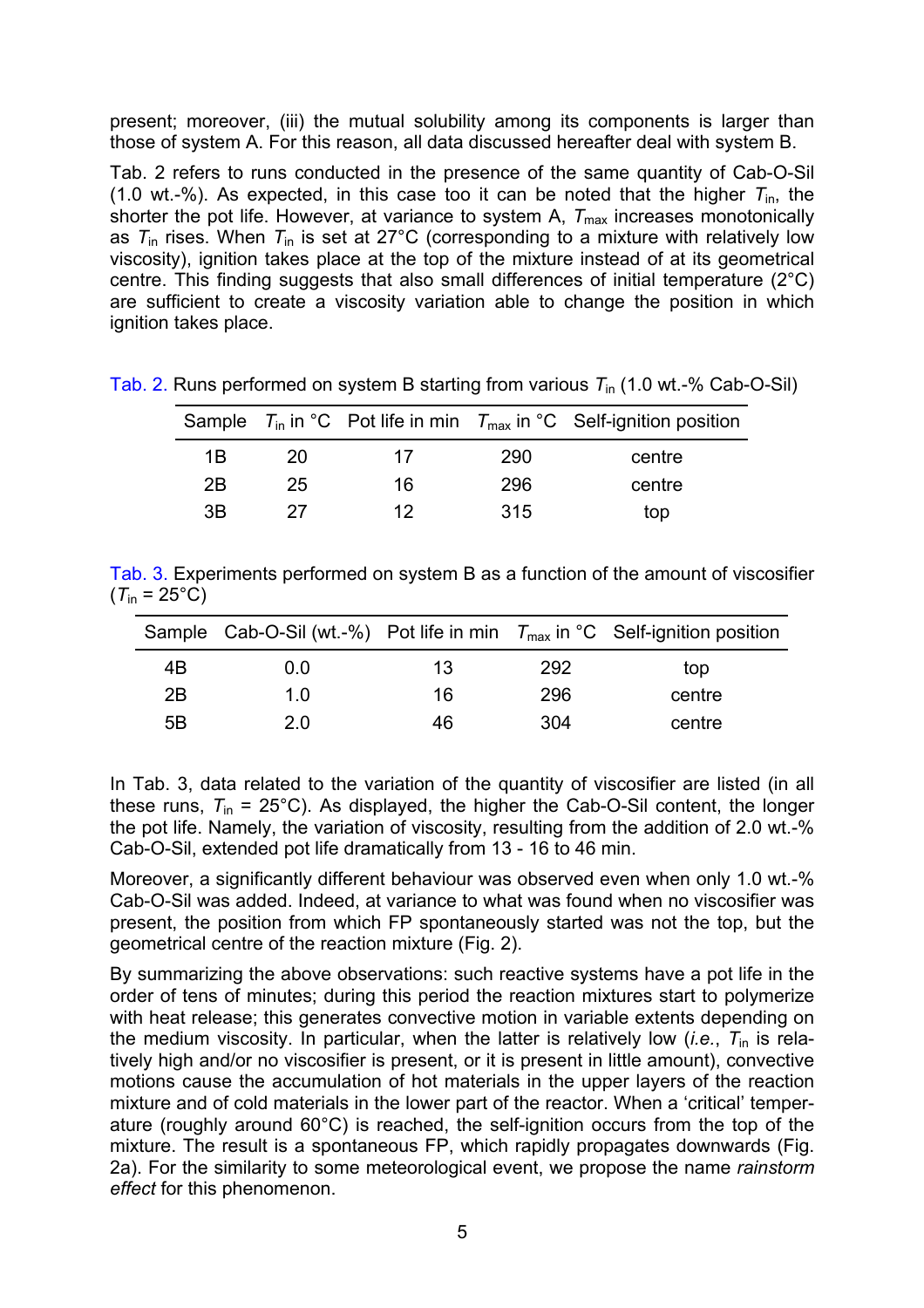In contrast, when medium viscosity is relatively high (*i.e.*,  $T_{\text{in}}$  is low and/or a significant amount of viscosifier is present) the hottest zone is the geometrical centre of the reaction mixture, being characterized by the minimum amount of heat loss due to thermal exchange through the tube walls. In this case, spontaneous FP is observed which propagates in a 'spherical' fashion towards all directions (Fig. 2). As also evidenced in this figure, apart from reactor geometry, fronts generated from the centre are not really spherical; indeed, due to convection, upwards propagation is faster than that downwards. A similar behaviour was already found by Asakura *et al.* [30].

In Fig. 3, the temperature profiles simultaneously recorded by the three thermocouples (see Experimental part) are reported for a run in which ignition took place at the centre. Indeed, the temperature jump is firstly recorded by the central thermocouple (curve b) and then by the other two, placed over and under the first one.



Fig. 3. Spontaneous FP profiles acquired during the phenomenon of self-ignition starting from the geometrical centre of the reacting mixture. Curves a, b and c are referred to data recorded at 1.0, 2.5 and 7.0 cm from the bottom of the tube, respectively (sample 2B)

| Sample         |    |     |     |     | $T_{\text{in}}$ in °C Pot life in min $T_{\text{max}}$ in °C $T_{\text{max}}$ - $T_{\text{in}}$ Self-ignition position |
|----------------|----|-----|-----|-----|------------------------------------------------------------------------------------------------------------------------|
| 6B             | 15 | 42  | 291 | 276 | top                                                                                                                    |
| 1B             | 20 | 17  | 285 | 265 | top                                                                                                                    |
| 4B             | 25 | 13  | 292 | 267 | top                                                                                                                    |
| 7B             | 30 | 10  | 298 | 268 | top                                                                                                                    |
| 8B             | 35 | 8.0 | 315 | 280 | top                                                                                                                    |
| 9 <sub>B</sub> | 40 | 7.0 | 342 | 302 | top                                                                                                                    |
| 10B            | 45 | 5.5 | 312 | 267 | top                                                                                                                    |
| 11B            | 50 | 4.0 | 321 | 271 | top                                                                                                                    |

Tab. 4. Data related to some experiments conducted on system B without Cab-O-Sil starting from various *T*in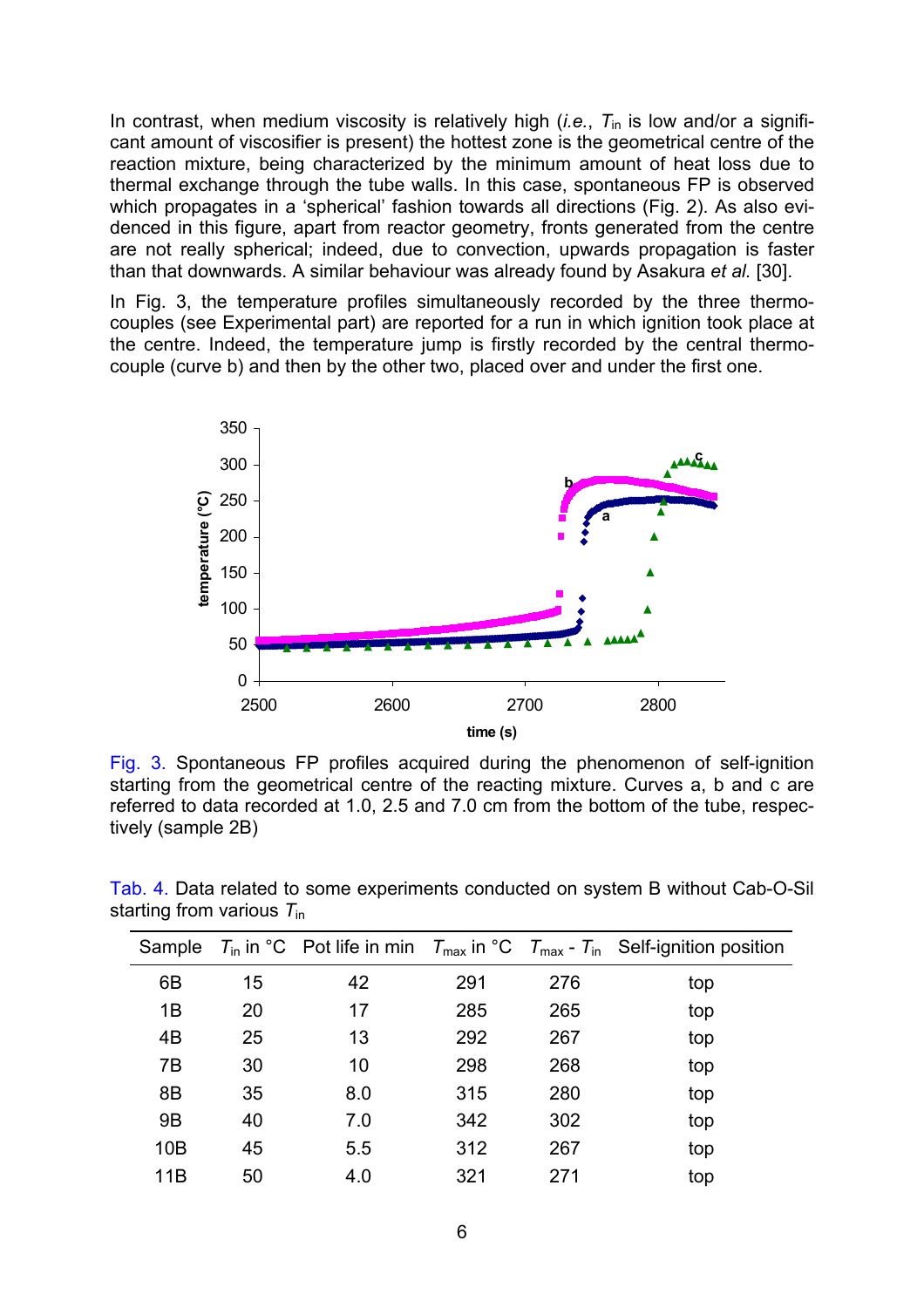We have also studied the effect of  $T_{in}$  on the behaviour of system B in the absence of Cab-O-Sil. Initial temperature was allowed to vary from 15 to 50°C (Tab. 4). This range has been chosen because, at lower *T*, pot lives become very long (in the order of many hours), whereas at temperatures that are higher than 50°C, pot lives are too short. Actually, as can be seen also by temperature profiles, self-ignition always occurred at about 55 - 65°C. Data reported in Tab. 4 clearly indicate that pot life dramatically decreased when  $T_{in}$  changed from 15<sup>o</sup>C (pot life = 42 min) to 20<sup>o</sup>C (pot life = 17 min), and much less rapidly at higher temperature.

In all cases, the rainstorm effect was observed with a spontaneous and sudden ignition of FP from the upper layer of the reacting mixture and a fast front propagation downwards. Moreover, except for sample 9B ( $T_{\text{max}}$  -  $T_{\text{in}}$  = 302°C), the difference between  $T_{\text{max}}$  and  $T_{\text{in}}$  is confined in a range of 15°C (265°C for 1B and 280°C for 8B): this indicates that the 'degree of adiabacity' was practically the same in any experiment.

#### *Modelling of the problem*

This part is devoted to a numerical study of ignition with convection. We consider a complete model taking into account the depletion of reactants. In order to study qualitative properties, we suppose that the chemical reaction corresponding to the polymerization process is simple and of order one.

In this model we do not take into account the possible complex kinetics of the polymerization process. This simplification is currently used when studying ignition of the reaction front. Indeed, it is well known that simple chemistry describes well front propagation in combustion theory [31]. In addition, there are some examples of polymerization kinetics described by first order reactions, like radical polymerization discussed in ref. [32] (see also the references therein).

## Complete model with consumption

In this section we present a mathematical model describing the evolution of the temperature and of the concentration of reactants. The system consists of the reaction-diffusion equations coupled with the Navier-Stokes equations under the Boussinesq approximation:

$$
\frac{\partial \theta}{\partial t} + u \frac{\partial \theta}{\partial x} + v \frac{\partial \theta}{\partial y} = \Delta \theta + f(\theta)Y
$$
\n(1)

$$
\frac{\partial Y}{\partial t} + u \frac{\partial Y}{\partial x} + v \frac{\partial Y}{\partial y} = \Lambda \Delta Y - f(\theta)Y
$$
 (2)

$$
\frac{\partial u}{\partial t} + u \frac{\partial u}{\partial x} + v \frac{\partial u}{\partial y} = P \Delta u - \frac{\partial p}{\partial x}
$$
 (3)

$$
\frac{\partial V}{\partial t} + u \frac{\partial V}{\partial x} + v \frac{\partial V}{\partial y} = P \Delta V - \frac{\partial p}{\partial y} + R \theta \tag{4}
$$

$$
\frac{\partial u}{\partial x} + \frac{\partial v}{\partial y} = 0 \tag{5}
$$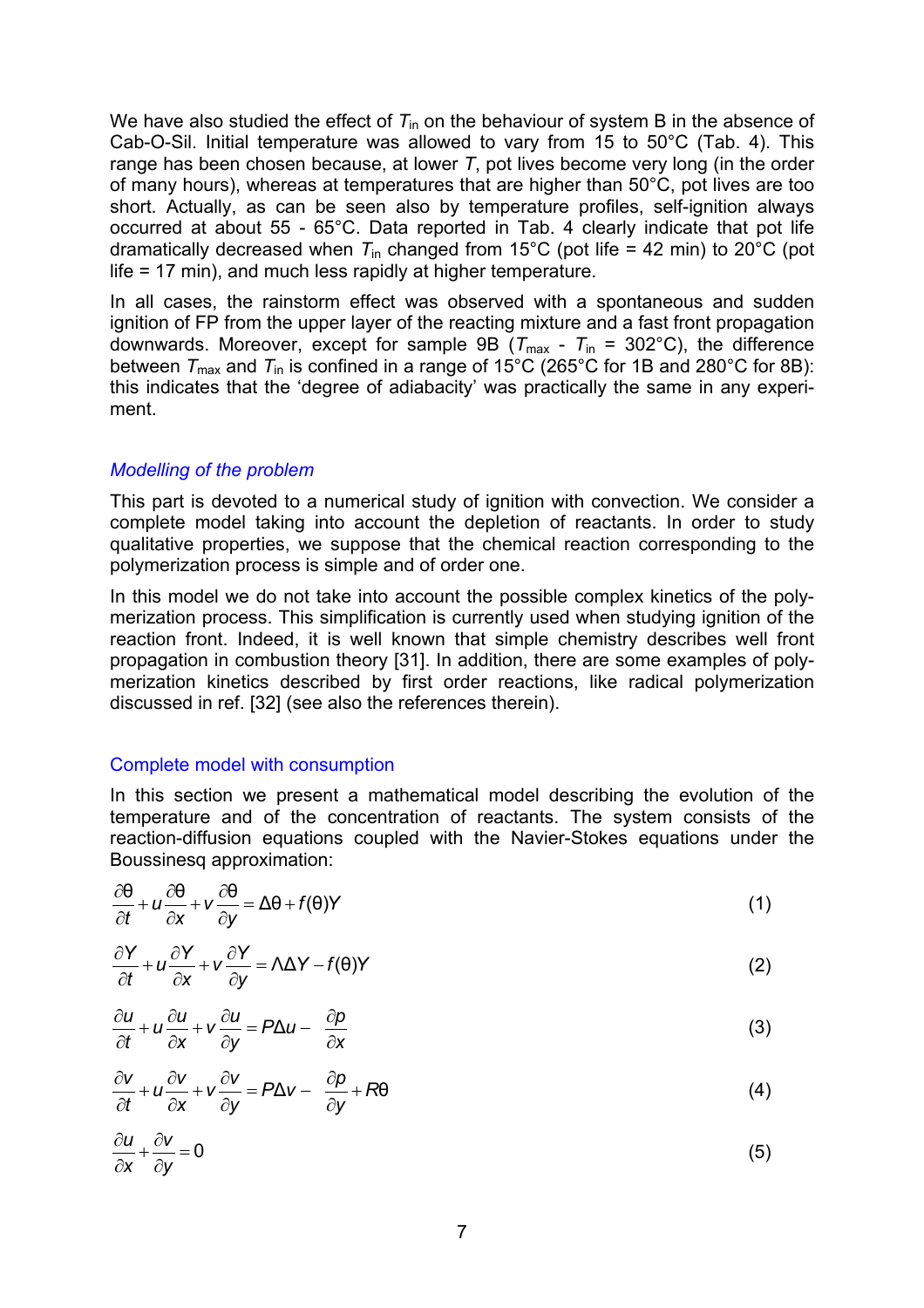Here  $\theta$  is the dimensionless temperature, *Y* the reactant concentration,  $V = (u, v)$  the velocity of the medium, *p* the pressure. The non-dimensional parameters are the inverse of the Lewis number Λ , the Prandtl number *P*, and the Rayleigh number *R*.

The term *f*(θ) describes the temperature dependence of the reaction rate. It is usually taken in the form of the Arrhenius exponential. Here, we approximate it by the usual exponential

$$
f(\theta) = Z^2 e^{Z(\theta - 1)}
$$

where the parameter *Z* is the Zeldovich number.

The system (1) - (5) is considered in a two-dimensional rectangular domain  $\int_0^1 (0 + \lambda) \, dx \leq \lambda$ 

$$
D = (0, L_x) \times (0, L_y)
$$

and is supplemented with some boundary and initial conditions.

More precisely, we consider the Robin boundary condition for the temperature

$$
\frac{\partial \theta}{\partial n} = -\sigma \theta \tag{6}
$$

where σ is a non-negative parameter. The homogeneous Neumann boundary condition for the concentration and free surface boundary conditions for the velocity are

$$
\frac{\partial Y}{\partial n} = 0 \tag{7}
$$

$$
x = 0, L_x u = 0, \quad \frac{\partial V}{\partial x} = 0, \quad y = 0, L_y v = 0, \quad \frac{\partial u}{\partial x} = 0
$$
 (8)

The initial conditions are:

$$
\theta(0,x,y) = 0, Y(0,x,y) = 1, u(0,x,y) = v(0,x,y) = 0 \text{ for } (x,y) \in D
$$
 (9)

In order to study the problem (1) - (9*)*, we use the stream function-vorticity formulation. The stream function ψ is defined by

$$
u=\frac{\partial \psi}{\partial x},\;\;v=-\frac{\partial \psi}{\partial y}
$$

and  $\psi = 0$  on  $\partial D$ , while the vorticity  $\omega$  is

$$
\omega\,{=}\,{-}\Delta\psi
$$

Note that, thanks to Eq. (8), the function  $\omega$  satisfies  $\omega$  = 0 on  $\partial D$ .

With these variables, system (1) - (5) re-writes:

$$
\frac{\partial \theta}{\partial t} + u \frac{\partial \theta}{\partial x} + v \frac{\partial \theta}{\partial y} = \Delta \theta + f(\theta)Y
$$
\n(10)

$$
\frac{\partial Y}{\partial t} + u \frac{\partial Y}{\partial x} + v \frac{\partial Y}{\partial y} = \Lambda \Delta Y - f(\theta)Y
$$
\n(11)

$$
\frac{\partial \omega}{\partial t} + u \frac{\partial \omega}{\partial x} + v \frac{\partial \omega}{\partial y} = P \Delta \omega - PR \frac{\partial \theta}{\partial x}
$$
(12)

 $\Delta \psi + \omega = 0$  (13)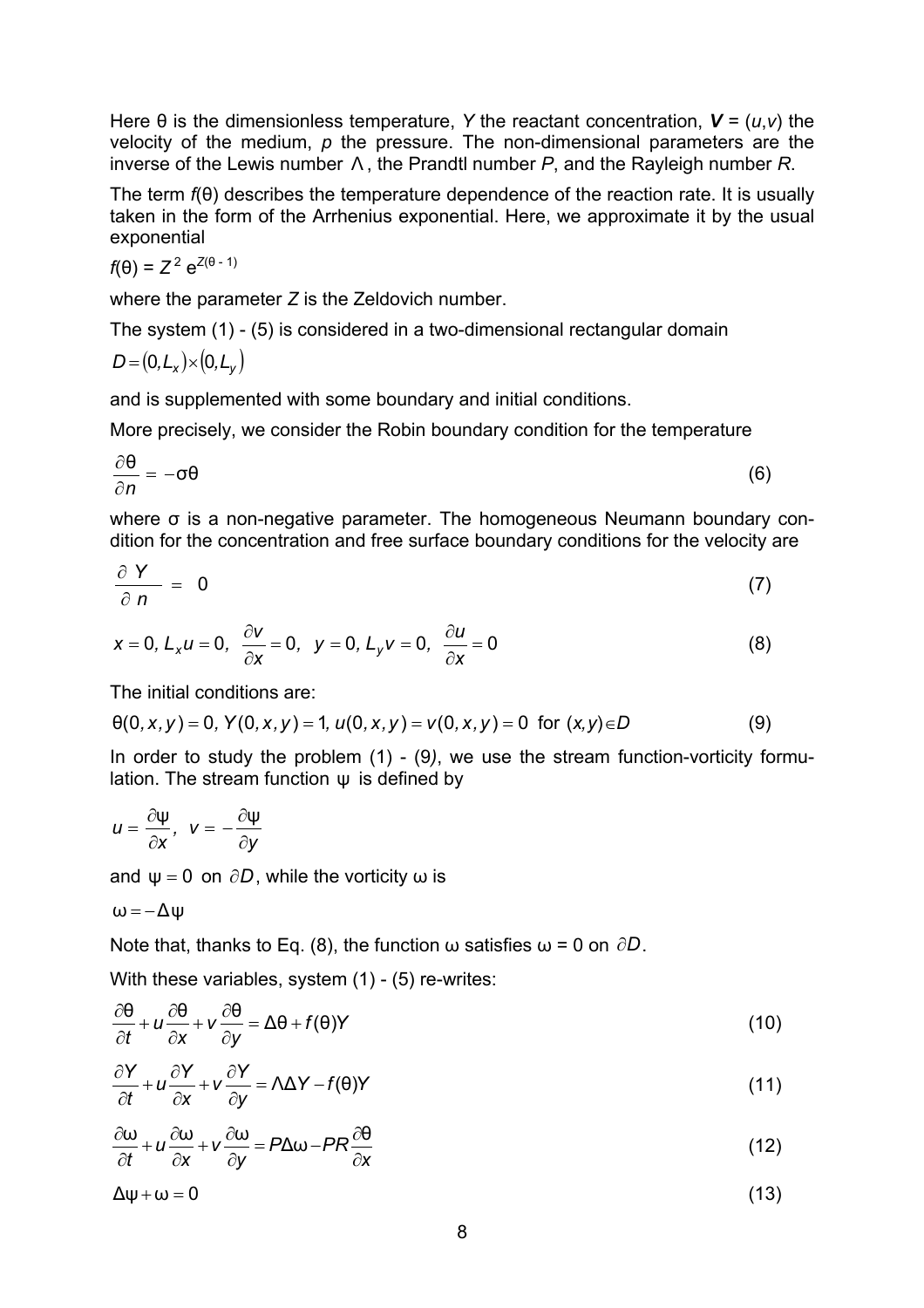The system is supplemented with the boundary conditions:

$$
\frac{\partial \theta}{\partial n} = -\sigma \theta
$$

$$
\frac{\partial Y}{\partial n} = 0
$$

$$
\psi = \omega = 0 \text{ on } \partial D
$$

and the initial conditions

$$
\theta(0, x, y) = 0, \quad Y(0, x, y) = 1, \quad \psi(0, x, y) = \omega(0, x, y) = 0 \quad \text{for } (x, y) \in D
$$

We use a finite difference approximation and an alternating direction method to solve the system (10) - (13) together with the corresponding boundary conditions.

#### Numerical results

In this section we present numerical simulations corresponding to different values of the Rayleigh number, which is inversely proportional to the viscosity of the fluid. The numerical simulations were conducted with a fixed Prandtl number  $P = 3$ , a fixed Zeldovich number  $Z = 9.5$ ,  $L_x = L_y = 8$  and finally  $\Lambda = 1$ . We also give some results for  $\Lambda = 0.5$ .



Fig. 4. Evolution of the temperature for  $Z = 9.5$ ,  $R = 5$  and  $\Lambda = 1$ 

For sufficiently small Rayleigh numbers, the front has the same behaviour as in the case without convection (corresponding to  $R = 0$ ). It starts at the centre of the bulk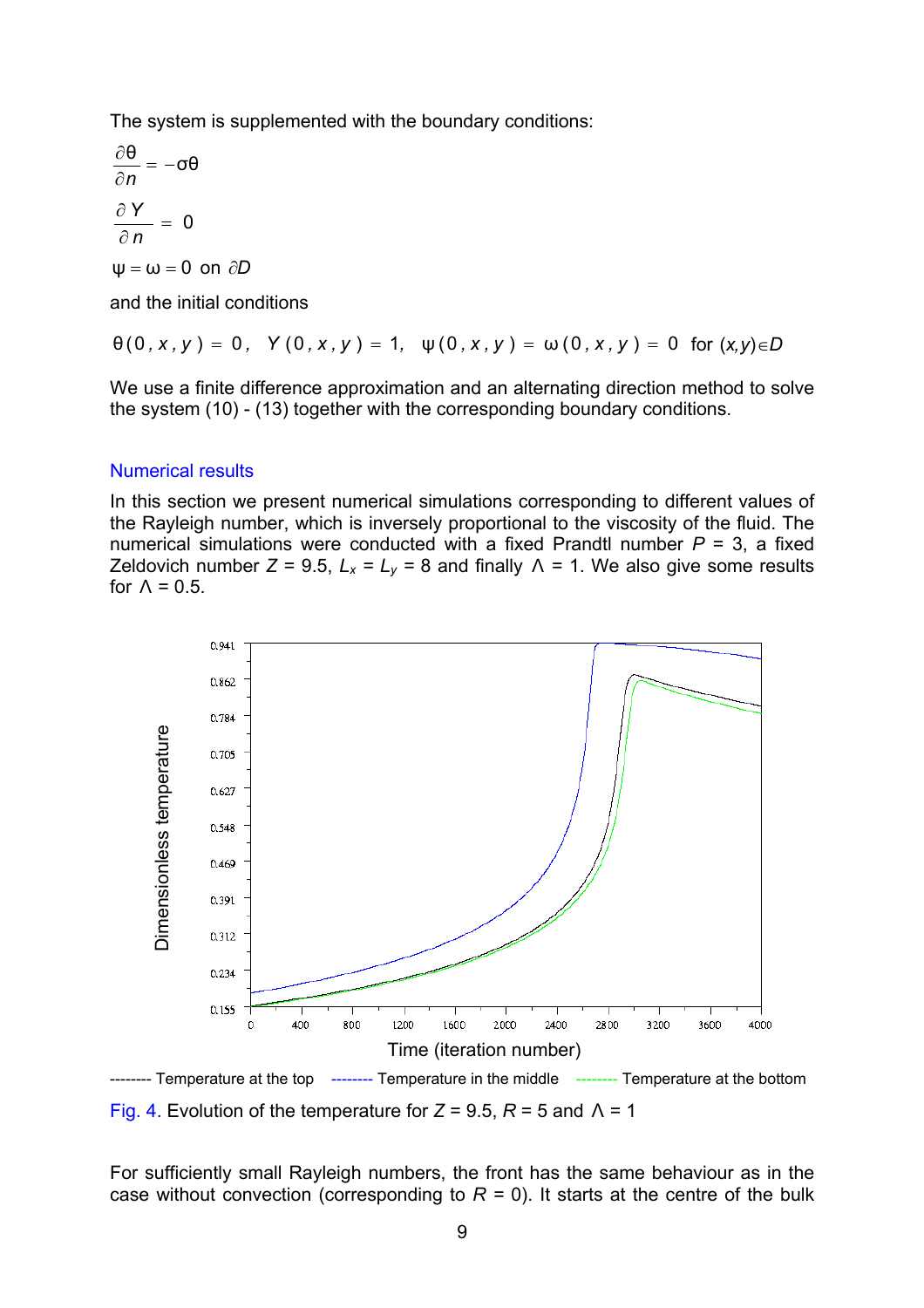and propagates spherically. Convection is weak and there are two vortices symmetric with respect to the centreline (see Figs. 4 - 6). In Fig. 4, we also see that the temperatures at the bottom and at the top are very close, while the temperature at the centre is always higher than that near the reactor walls.



Fig. 5. Level lines of the stream function at consecutive moments of time for *R* = 5



Fig. 6. Isotherms at consecutive moments of time for *R* = 5

When the parameter *R* is increased, the ignition of the reaction front occurs higher in the reactor. For  $R = 20$ , we first observe that the temperatures at bottom and top are not close anymore (Fig. 7). The temperature at the top is higher than that at the bottom. It is the first effect of the convection, which brings hot liquid to the top of the reactor.

The convection is weak enough, and the hot spot remains near the centre of the bulk. Indeed, we can see that the temperature at the centre is always higher than that at the boundary.

In addition, Fig. 9 shows that the hot spot appears higher in the bulk than in the previous case with  $R = 5$  (Fig. 6). We also see that the shape of the front becomes elliptic. The isostreams are represented by a symmetric two-vortex mode (see Fig. 8).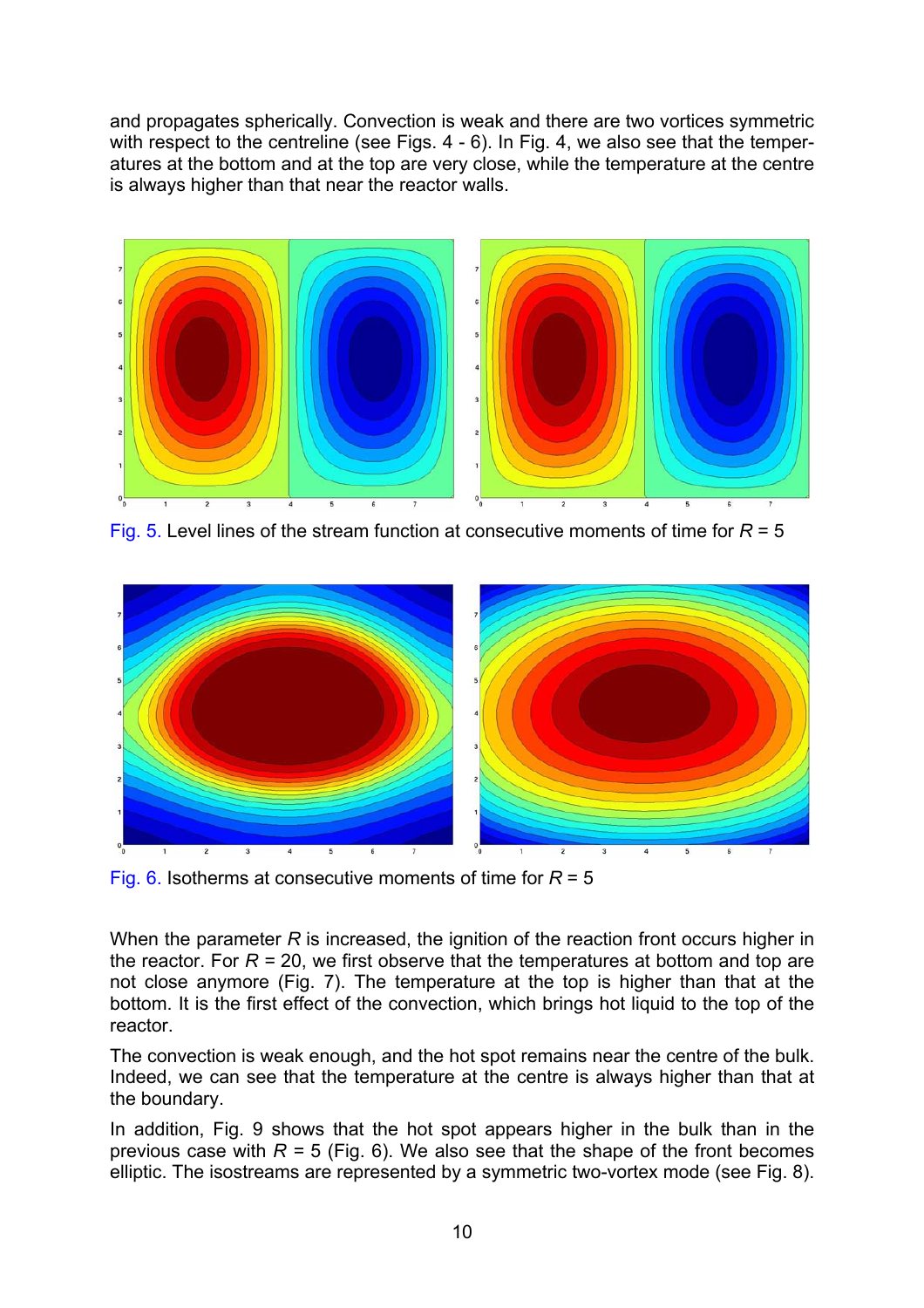

Fig. 7. Evolution of the temperature for *Z* = 9.5, *R* =20 and Λ = 1



Fig. 8. Level lines of the stream function at consecutive moments of time for *R* = 20

For *R =* 1000, the temperature at the top of the reactor becomes maximal, the temperature at the centre is lower but close to it, while the temperature at the bottom is essentially lower (Fig. 10). This means that the front starts at the top of the reactor and propagates rapidly downwards along the preheated monomer. When it passes the centre of the reactor, the speed of propagation decreases because there the temperature of the monomer is lower.

It is interesting to note that behind the front the temperature at the centre becomes higher than the temperature at the top, then lower, and finally again higher (Fig. 10). It can be related to the influence of heat loss through the walls of the reactor and of the convective motion. The isotherms in Fig. 10 show that the front is rather flat being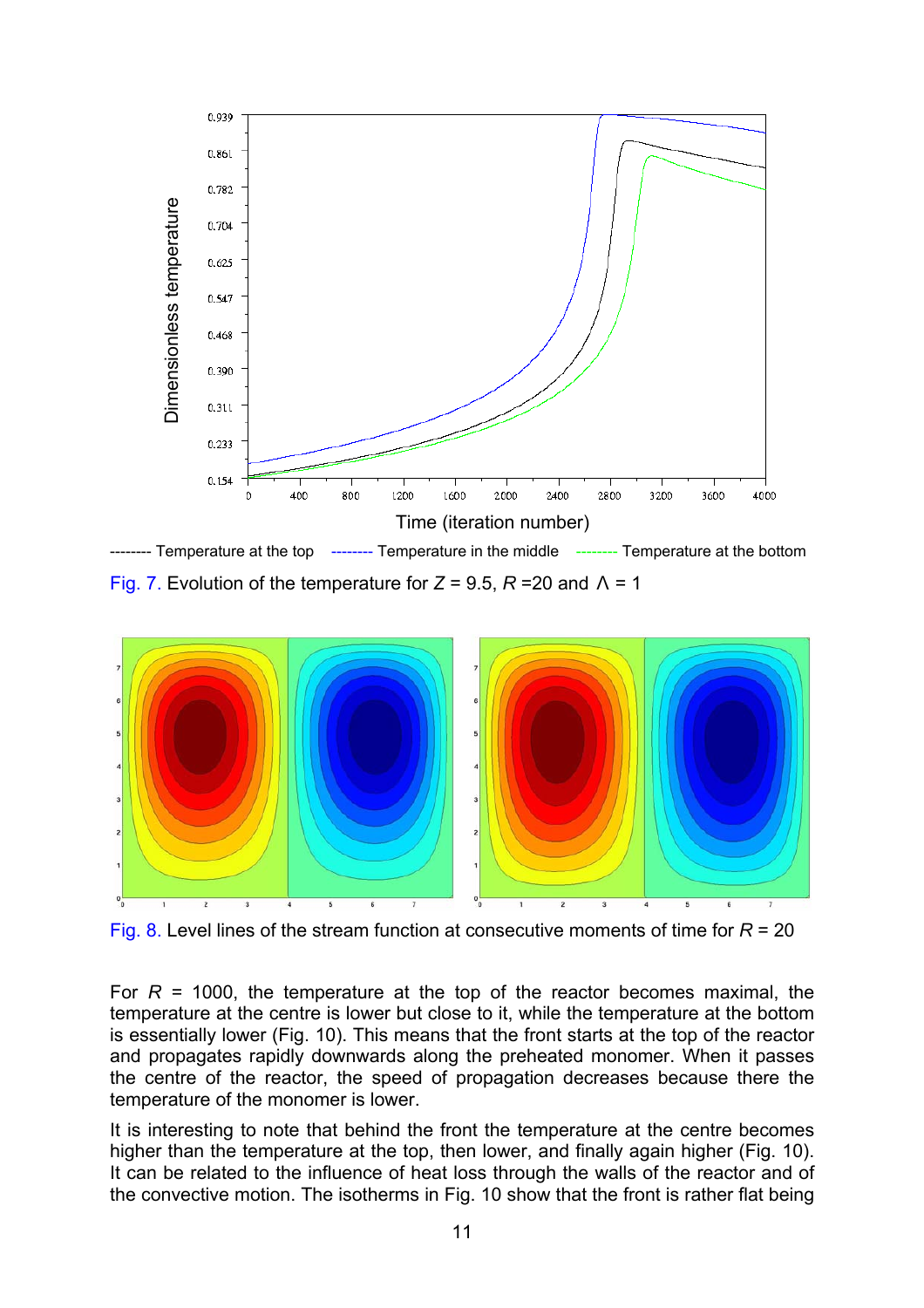more advanced from the sides due to convection. The interaction of the convective motion with the reaction front changes also the form of the vortices, which are more compressed in the centre of the reactor (Fig. 9). For *R =* 5000, in Fig. 13 it is shown that the ignition occurs at the top of the reactor.



Fig. 9. Isotherms at consecutive moments of time for *R* = 20

![](_page_11_Figure_3.jpeg)

Fig. 10. Evolution of the temperature for *Z* = 9.5, *R* = 1000 and Λ = 1

After the ignition, the corresponding curve is strongly non-monotone. This phenomenon corresponds to the interaction of the heat loss at the top and the convection that brings hot liquid from the bottom. There are four vortices instead of the two observed for lower values of the Rayleigh number.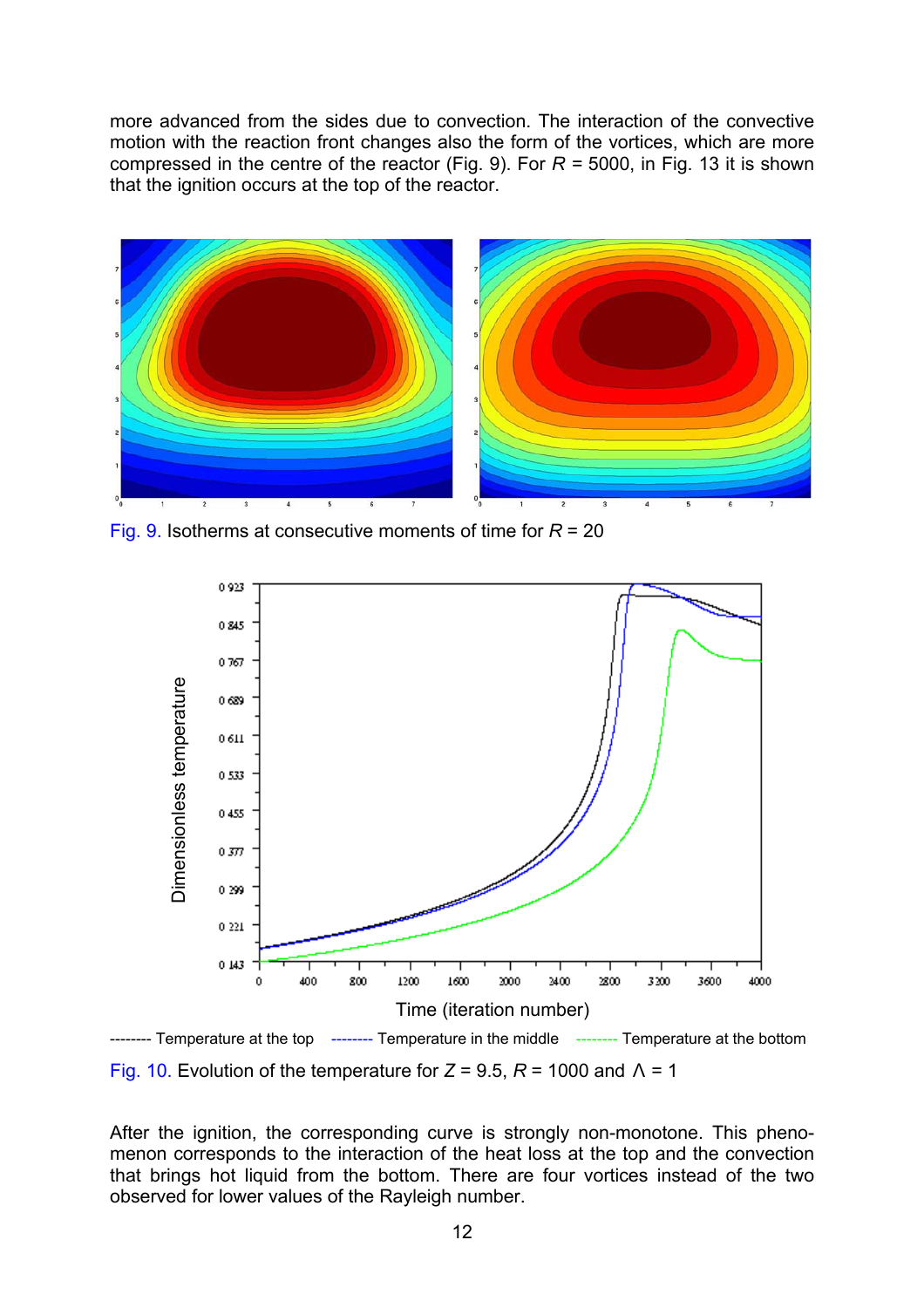![](_page_12_Figure_0.jpeg)

Fig. 11. Level lines of stream function at consecutive moments of time for *R* = 1000

![](_page_12_Figure_2.jpeg)

Fig. 12. Isotherms at consecutive moments of time for *R* = 1000

Finally, in Fig. 15 we see that a hot spot develops and the front starts to propagate. It is initially flat but convection is strong enough to change its form. It tends to become more curved on its upper part, that corresponds to a decrease of the temperature at the top. Finally the hot spot splits into two hot spots symmetric with respect to the centre line. Similar results can be obtained for different values of the Lewis number.

We present here an example of ignition followed by front propagation for  $\Lambda$  = 0.5. In Fig. 16, we show the evolution of the temperature at the centreline at different moments of time. The above curves correspond to the early stage of the reaction while the upper ones correspond to the end of the reaction. Note that the time step between two curves used in Fig. 16 is not the same for those corresponding to preheating of the mixture and for the ignition. Indeed, these two phenomena have not the same characteristic times.

In Fig. 16, we can see that the temperature starts to rise uniformly in the bulk. After some time, it becomes quite lower at the boundary due to the heat loss. Due to the strongly non-linear effect of the reaction rate, this difference between the temperature at the centre and that at the boundary increases. As a consequence, we observe the development of the reaction front at the centre. The result is a front that propagates spherically outwards.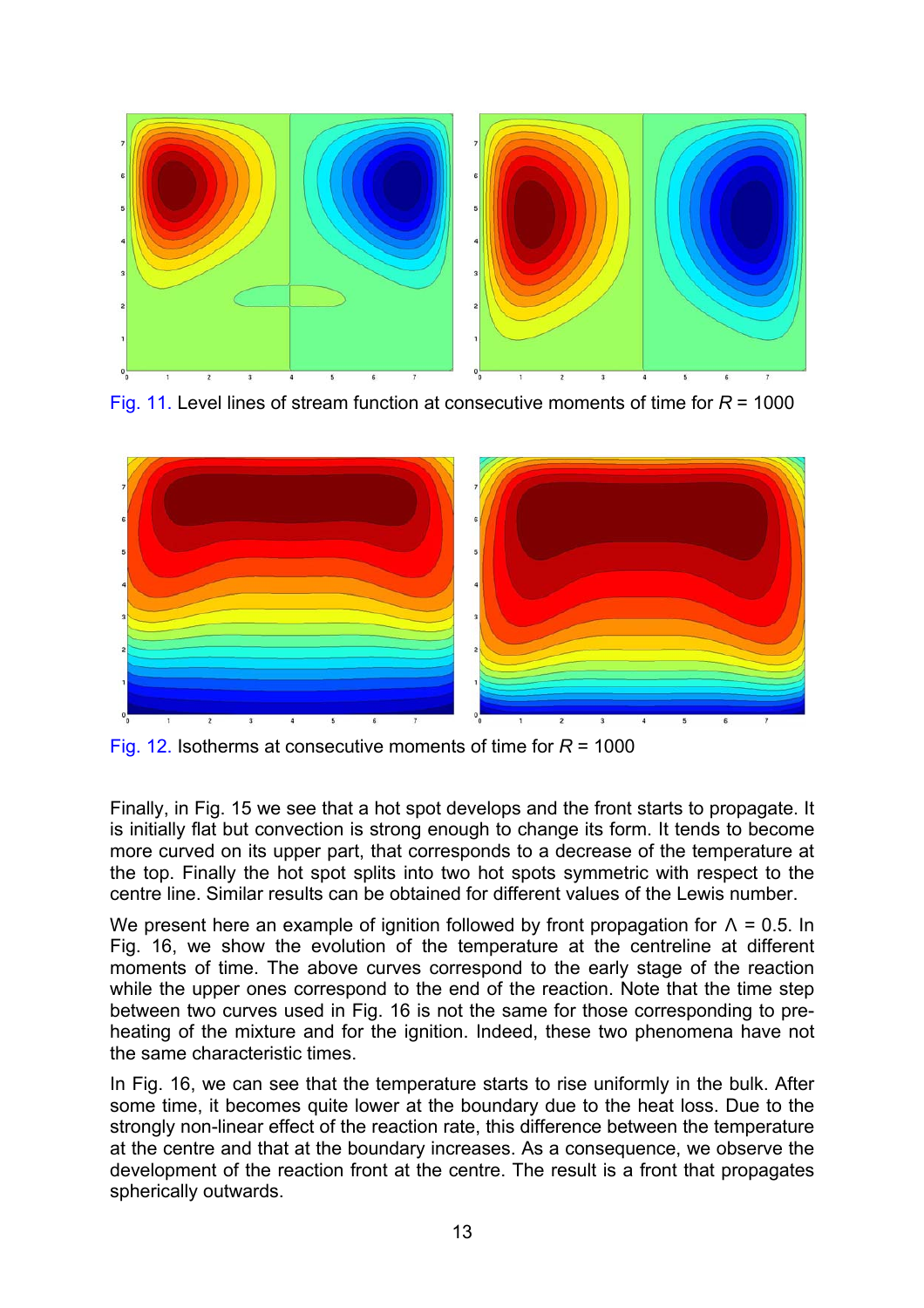![](_page_13_Figure_0.jpeg)

Fig. 13. Evolution of the temperature for *Z* = 9.5, *R* = 5000 and Λ = 1

![](_page_13_Figure_2.jpeg)

Fig. 14. Level lines of the stream function at consecutive moments of time for *R* = 5000

We change next the boundary condition for the temperature. Here the flux is proportional to the difference  $θ$  -  $θ$ <sub>0</sub>, where  $θ$ <sub>0</sub> is the temperature of the bath

$$
\frac{\partial \theta}{\partial n}{=}{-}\sigma(\theta{-}\theta_0\,)
$$

We see that the parameter  $\theta_0$  allows us to influence the ignition process. With a small Rayleigh number, increasing the temperature  $\theta_0$  allows to obtain a reaction front that starts at the top of the reactor.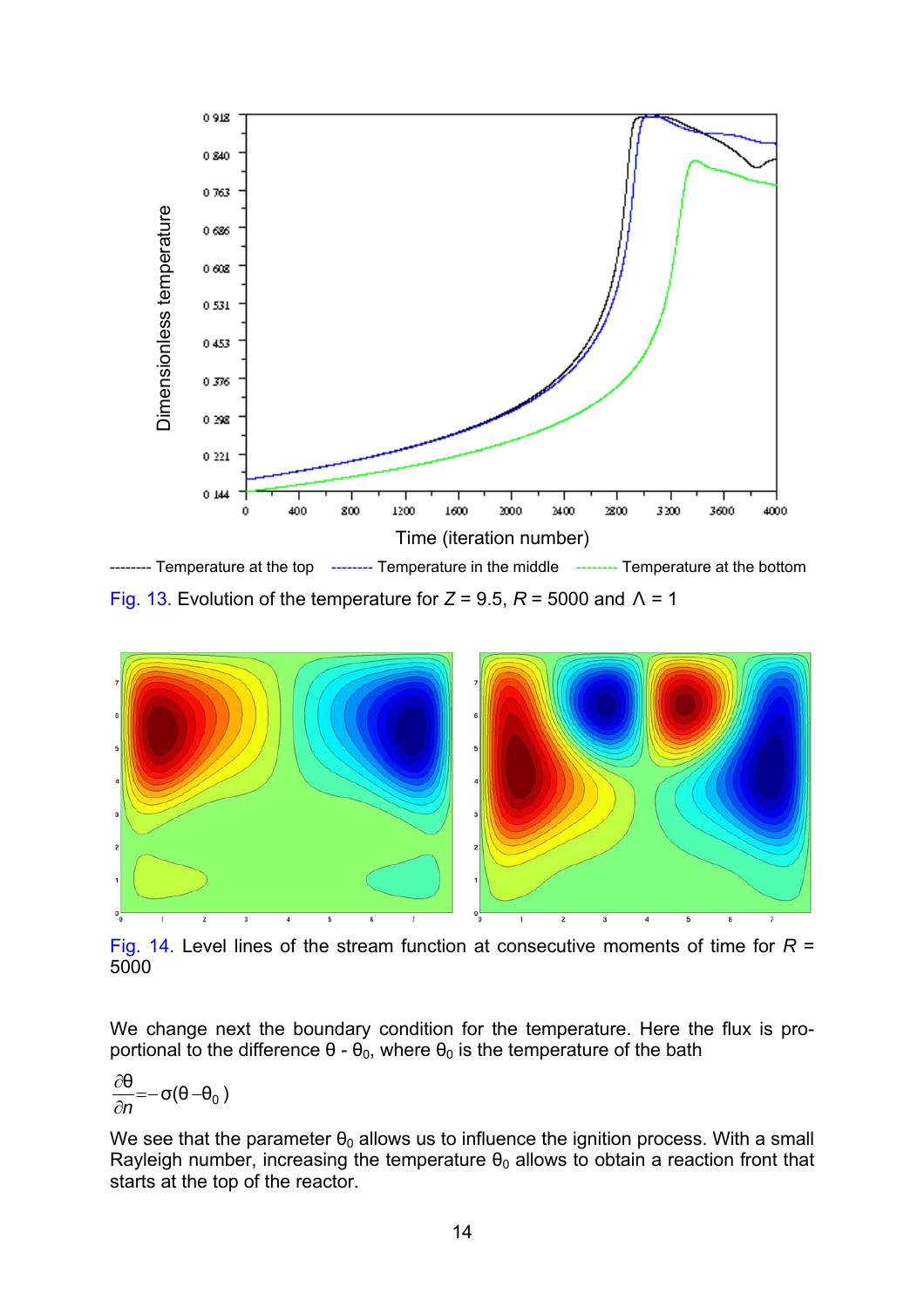![](_page_14_Figure_0.jpeg)

Fig. 15. Isotherms at consecutive moments of time for *R* = 5000

![](_page_14_Figure_2.jpeg)

Fig. 16. Ignition and propagation of the reaction front for *R* = 5 and Λ = 0.5

![](_page_14_Figure_4.jpeg)

Fig. 17. Sensibility to the parameter  $\theta_0$  for  $R = 20$ . Evolution of the temperature for  $\theta_0$ =  $0.2$  (left) and  $\theta_0 = 0.3$  (right)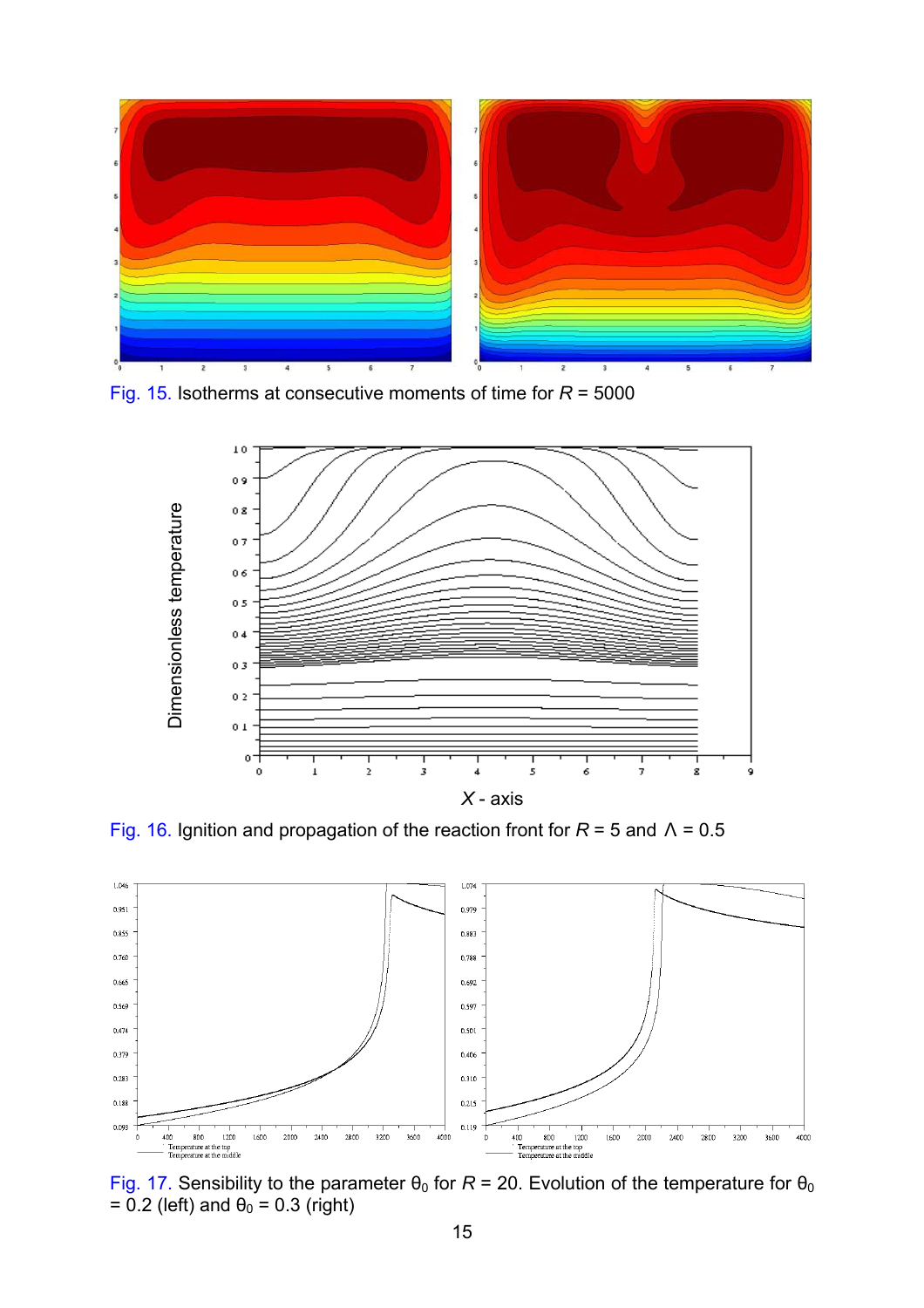For  $R = 20$ , according to the above results, the ignition of the front starts at the centre for  $\theta_0 = 0$ . For  $\theta_0 = 0.2$ , we see that the same holds true, at variance to the case  $\theta_0 =$ 0.3, for which the ignition front starts at the top (see Fig. 17). This parameter decreases the ignition time of the reaction (see Fig. 18).

![](_page_15_Figure_1.jpeg)

Fig. 18. Ignition time as a function of  $\theta_0$ 

## **Conclusions**

To conclude, we can say that the numerical simulations confirm the main phenomena experimentally found. Indeed, we have experimentally observed that when viscosity is increased by Cab-O-Sil (or, in a less dramatic way, by decreasing temperature), the self-ignition of frontal polymerization changes place. This result is completely confirmed by the numerical simulation corresponding to different values of the Rayleigh number, which is an inverse function of kinematic viscosity. The simulation shows that in the absence of convection (high viscosity, low Rayleigh number) self-ignition starts at the centre of the bulk, while in the presence of convection (low viscosity, high Rayleigh number) self-ignition starts at the top of the reacting mixture.

We have also observed that the temperature of the bath can change the ignition time. More particularly, the latter decreases when the external temperature increases, which is also something related to a critical viscosity variation. In addition, raising the oil bath temperature increases the heat exchange with the exterior medium. As a result, convection becomes stronger and brings up the preheated liquid to the top of the reactor, where the ignition front can start (rainstorm effect).

The model does not take into account the density dependence on the depth of conversion. However, at the initial stage of the reaction, where the depth of conversion is low, this effect can be neglected.

*Acknowledgement:* INSTM funds are gratefully acknowledged.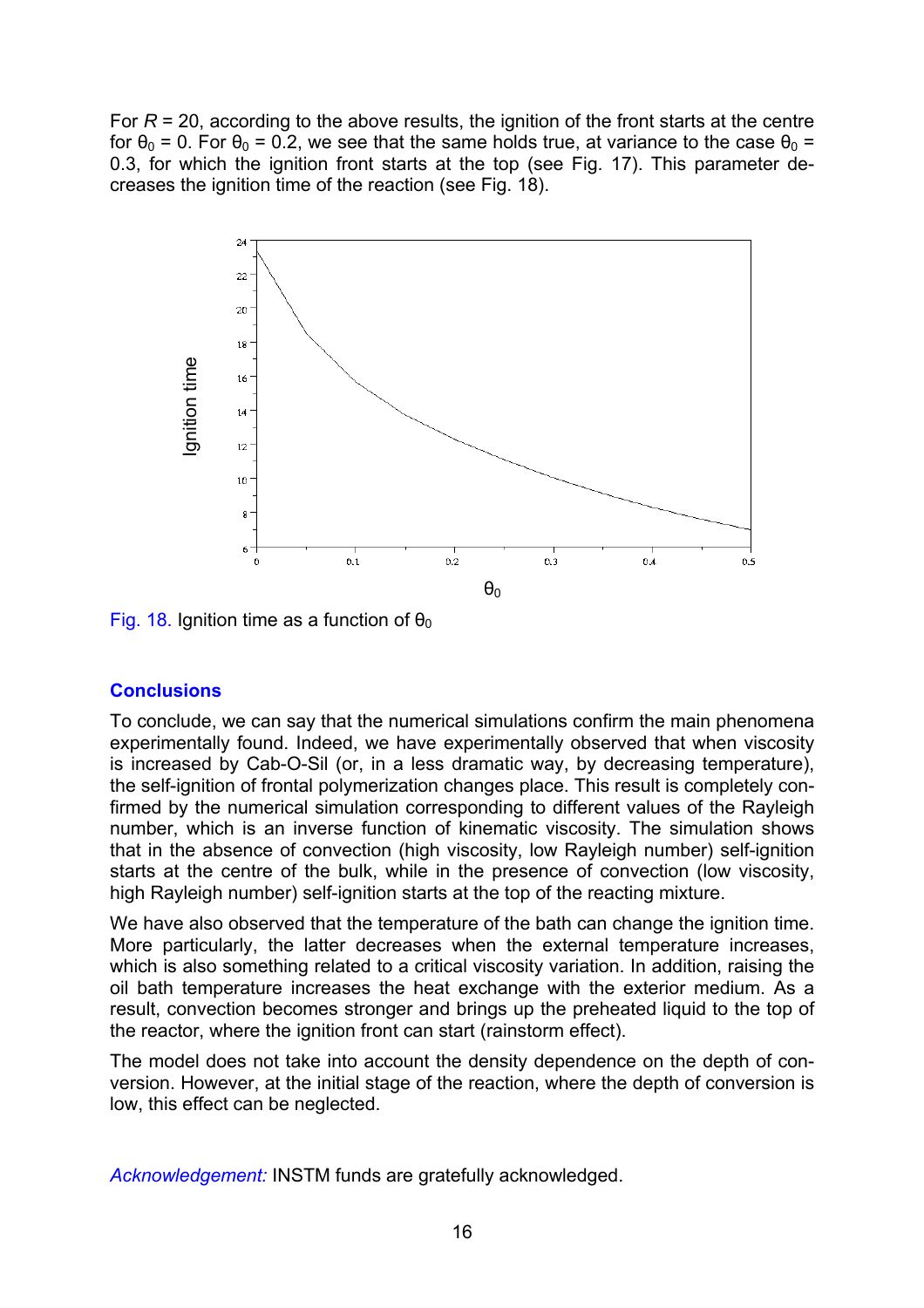[1] Chechilo, N. M.; Enikolopyan, N. S.; *Dokl. Phys. Chem.* **1975**, *221*, 392.

[2] Chechilo, N. M.; Enikolopyan, N. S.; *Dokl. Phys. Chem.* **1976**, *230*, 840.

[3] Pojman, J. A.; *J. Am. Chem. Soc.* **1991**, *113*, 6284.

[4] Khan, A. M.; Pojman, J. A.; *Trends Polym. Sci*. **1996**, *4*, 253.

[5] Fortenberry, D. I.; Pojman, J. A.; *J. Polym. Sci., Part A: Polym. Chem.* **2000**, *38*, 1129.

[6] Bazile, M., Jr.; Nichols, A.; Pojman, J. A.; Volpert, V.; *J. Polym. Sci., Part A: Polym. Chem.* **2002**, *40*, 3504.

[7] Pojman, J. A.; Varisli, B.; Perryman, A.; Edwards, C.; Hoyle, C.; *Macromolecules* **2004**, *37*, 691.

[8] McFarland, B.; Popwell, S.; Pojman, J. A.; *Macromolecules* **2004**, *37*, 6670.

[9] Chekanov, Y.; Arrington, D.; Brust, G.; Pojman, J. A.; *J. Appl. Polym. Sci.* **1997**, *66*, 1209.

[10] Kim, C.; Teng, H.; Tucker, C. L., III; White, S. R.; *J. Comp. Mater.* **1995**, *29*, 1222.

[11] Pojman, J. A.; Elcan, W.; Khan, A. M.; Mathias, L.; *J. Polym. Sci., Part A: Polym. Chem.* **1997**, *35*, 227.

[12] Gill, N.; Pojman, J. A.; Willis, J.; Whitehead, J. B., Jr.; *J. Polym. Sci., Part A: Polym. Chem.* **2003**, *41*, 204.

[13] Mc Farland, B.; Popwell, S.; Pojman, J. A.; *Macromolecules* **2004**, *37*, 6670.

[14] Fiori, S.; Mariani, A.; Ricco, L.; Russo, S.; *Macromolecules* **2003**, *36*, 2674.

[15] Mariani, A.; Bidali, S.; Fiori, S.; Malucelli, G.; Sanna, E.; *e-Polymers* **2003**, no. 044.

[16] Bidali, S.; Fiori, S.; Malucelli, G.; Mariani, A.; *e-Polymers* **2004**, no. 001.

[17] Fiori, S.; Malucelli, G.; Mariani, A.; Ricco, L.; Russo, S.; *e-Polymers* **2002**, no. 057.

[18] Mariani, A.; Fiori, S.; Chekanov, Y.; Pojman, J. A.; *Macromolecules* **2001**, *34*, 6539.

[19] Fiori, S.; Mariani, A.; Ricco, L.; Russo, S.; *e-Polymers* **2002**, no. 029.

[20] Fiori, S.; Mariani, A.; Bidali, S.; Malucelli, G.; *e-Polymers* **2003**, no. 060.

[21] Mariani, A.; Bidali, S.; Fiori, S.; Sangermano, M.; Malucelli, G.; Bongiovanni, R.; Priola, A.; *J. Polym. Sci., Part A: Polym. Chem.* **2003**, *41*, 204.

[22] Golubev, V. B.; Gromov, K. G.; Guseva, L. R.; Korolev, B. A.; Kostarev, K. G.; Lyubimova, T. P.; *Heat Transfer Research* **1993**, *25*, 888.

[23] Briskman, V. A.; Kostarev, K. G.; Lyubimova, T. P.; Levtov, V. L.; Mashinsky, A. L.; Nechitailo, G. S.; Romanov, V. V.; *Acta Astronautica* **1996**, *39*, 395.

[24] Mc Caughney, B.; Pojman, J. A.; Simmons, C.; Volpert, V. A.; *Chaos* **1998**, *8*, 520.

[25] Garbey, M.; Taik, A.; Volpert, V.; *Quart. Appl. Math.* **1998**, *53*, 1.

[26] Bowden, G.; Garbey, M.; Ilyashenko, V.; Pojman, J. A.; Solovyov, S.; Volpert, V. J.; *Chem. Phys. B* **1997**, *101*, 678.

[27] Garbey, M.; Taik, A.; Volpert, V.; *Quart. Appl. Math.* **1996**, *54*, 225.